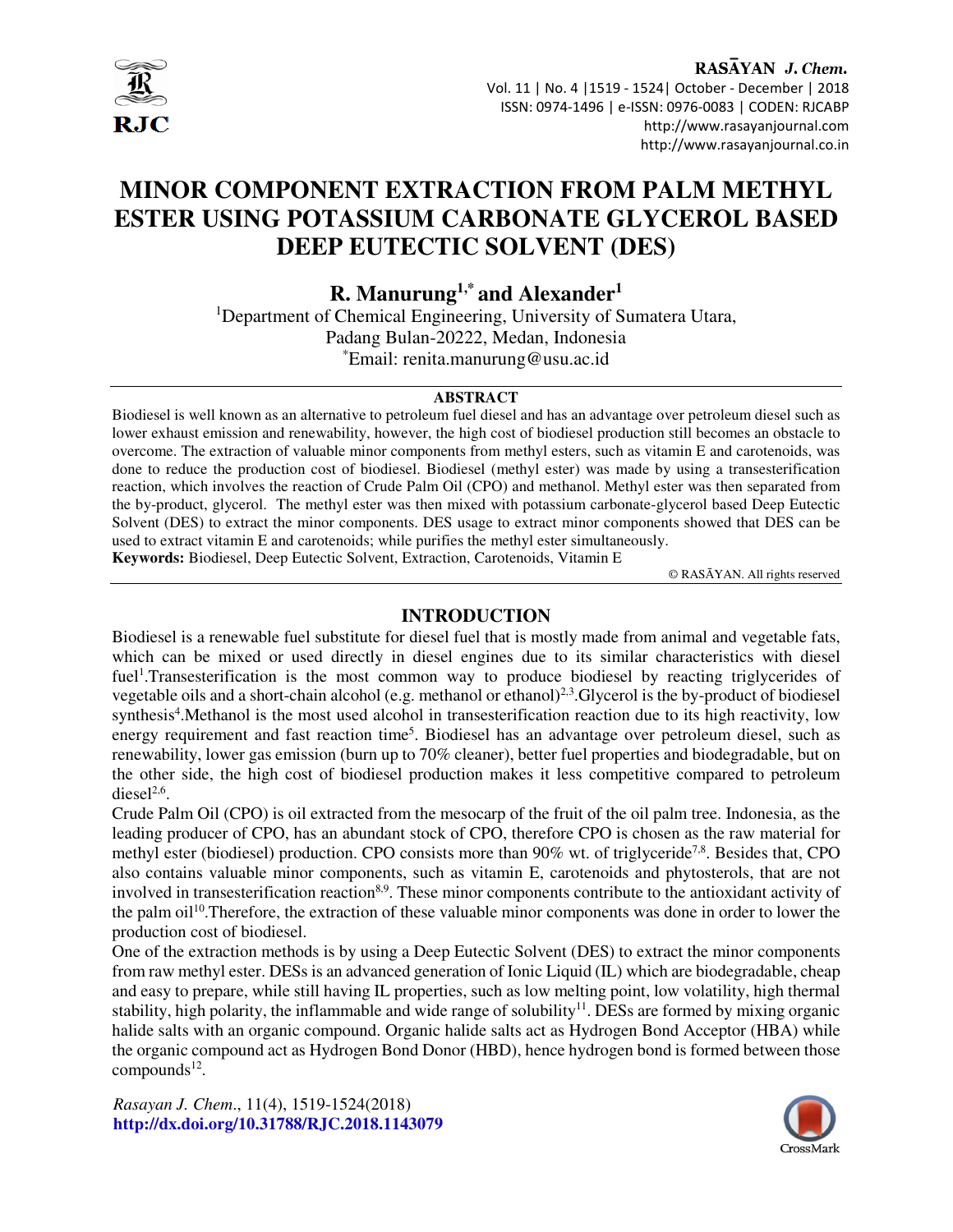## Vol. 11 | No. 4 |1519 - 1524| October - December | 2018

A recent study done by Hadi et al (2015) had demonstrated the use of DES to extract minor components, specifically vitamin E, from CPO. Hadi Et al (2015) used choline chloride-based DES with acetic acid, malonic acid, and citric acid as the Hydrogen Bond Donor (HBD)<sup>13</sup>. However, the use of DES to extract minor components from methyl ester from CPO is yet reported.

In this work, DES was produced from potassium carbonate and glycerol and was used to extract the minor components, such as vitamin E and carotenoids, from raw methyl ester produced from transesterification reaction.

# **EXPERIMENTAL**

## **Materials**

Crude Palm Oil was obtained from PTPN IV, methanol (CH3OH), potassium hydroxide (KOH), potassium carbonate  $(K_2CO_3)$  and glycerol  $(C_3H_8O_3)$  were obtained from commercial sources and used in the synthesis of methyl ester and DES.

## **DES Synthesis**

Potassium carbonate and glycerol with a molar ratio of 1:5; 1:6 and 1:7 were mixed, and the mixtures were stirred at 80<sup>o</sup>C at a stirring speed of 300 rpm for 1 hour until homogenous and transparent liquids are formed.

## **Transesterification of Palm Oil**

Potassium hydroxide (1% wt. of CPO) was suspended in methanol and shaken until it formed homogenous potassium methoxide. Afterward, potassium methoxide was added to CPO with 1:9 molar ratio of CPO to methanol in a batch reactor with 400 rpm mixing speed at  $65^{\circ}$ C for 80 minutes. The products were transferred to a separation funnel and after 15 minutes settling, raw methyl ester phase (upper layer) was separated from the glycerol-rich phase (lower phase). Methyl ester phase was washed using a wet washing method.

## **Extraction of Minor Components**

Ten grams of methyl ester obtained from transesterification reaction were mixed with 100 ml of n-hexane, while 100 ml methanol was mixed with a certain amount of DES to lower its viscosity. Both of these mixtures then were mixed in a batch reactor with 400 rpm mixing speed for three hours. The products were transferred to a separation funnel and after two hours settling, the upper layer was separated from the lower phase, which contained valuable minor components. The lower phase was washed using a mixture of watern-hexane mixtures with a volume ratio of 4:1 and was settled until two layers were obtained. The upper layer, which contained minor components and n-hexane, was evaporated in a rotary evaporator to separate n-hexane from the extract.

#### **Product Analysis**

The content of vitamin E in the extract was analyzed using High-Performance Liquid Chromatography (HPLC). The content of carotenoids remained in the methyl ester was analyzed using Spectrophotometer UV-Vis. The purity of methyl ester was analyzed using Gas Chromatography (GC).

# **RESULTS AND DISCUSSION**

# **Effect of DES on Vitamin E Concentration Extracted from Palm Methyl Ester**

Extraction of vitamin E from palm methyl ester was done by using DES. DES can be used to extract the vitamin E due to the presence of hydroxyl group in vitamin E molecules. DES has a high affinity to bind with a hydroxyl group. Hydrogen bond then is formed between the hydroxyl group and ammonium salt from DES. Therefore, vitamin E can be extracted from methyl ester using DES.<sup>14</sup>

As indicated by Fig.-2, the highest concentration of vitamin E was achieved by using the highest molar ratio of potassium carbonate to glycerol (1:7) in DES and the highest mass ratio of ester to DES (1:4) for the extraction process, which 406,10 ppm of vitamin E was obtained.The addition of glycerol in DES synthesis decreases the viscosity and density of the DES, therefore making it a more suitable solvent.The addition of DES will increase the number of DES molecules that form a hydrogen bond with the hydroxyl group of vitamin E, hence increasing its extraction effectivity $14$ .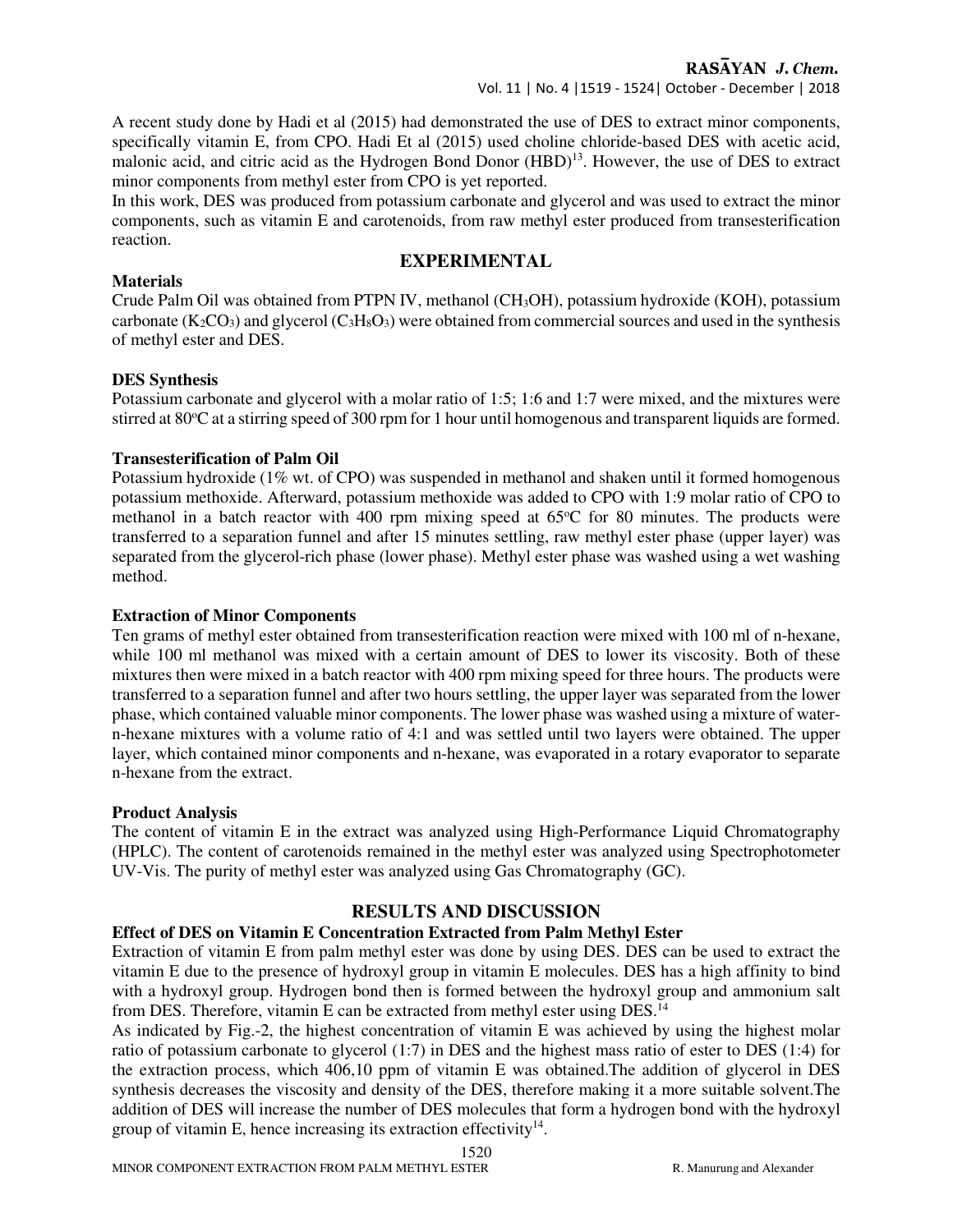Vol. 11 | No. 4 |1519 - 1524| October - December | 2018

From this result, it can be concluded that DES can extract vitamin E from methyl ester by forming a hydrogen bond with vitamin E.



Fig.-1: Hydroxyl Group in Vitamin E Molecules<sup>15</sup>



Fig.-2: The Effect of DES on Vitamin E Concentration

#### **Effect of DES on Carotenoids Concentration Remained in Methyl Ester**

Carotenoids in CPO are divided into two main groups, carotenes, and xanthophylls. Carotenes are carotenoids without hydroxyl group in their molecules, while xanthophylls have a hydroxyl group in their molecules. Carotenoids in CPO consist mostly of carotenes, hence carotenoids extraction from palm methyl ester is ineffective. This is due to DES inability to form a hydrogen bond with carotenes, however, DES is able to extract xanthophylls from palm methyl ester because of the presence of hydroxyl group in their molecules $16,17$ .

As indicated by Fig.-4, analysis results of carotenoids concentration remained in methyl ester are fluctuating, this is due to insignificance amount of xanthophylls in CPO. In this study, the lowest

1521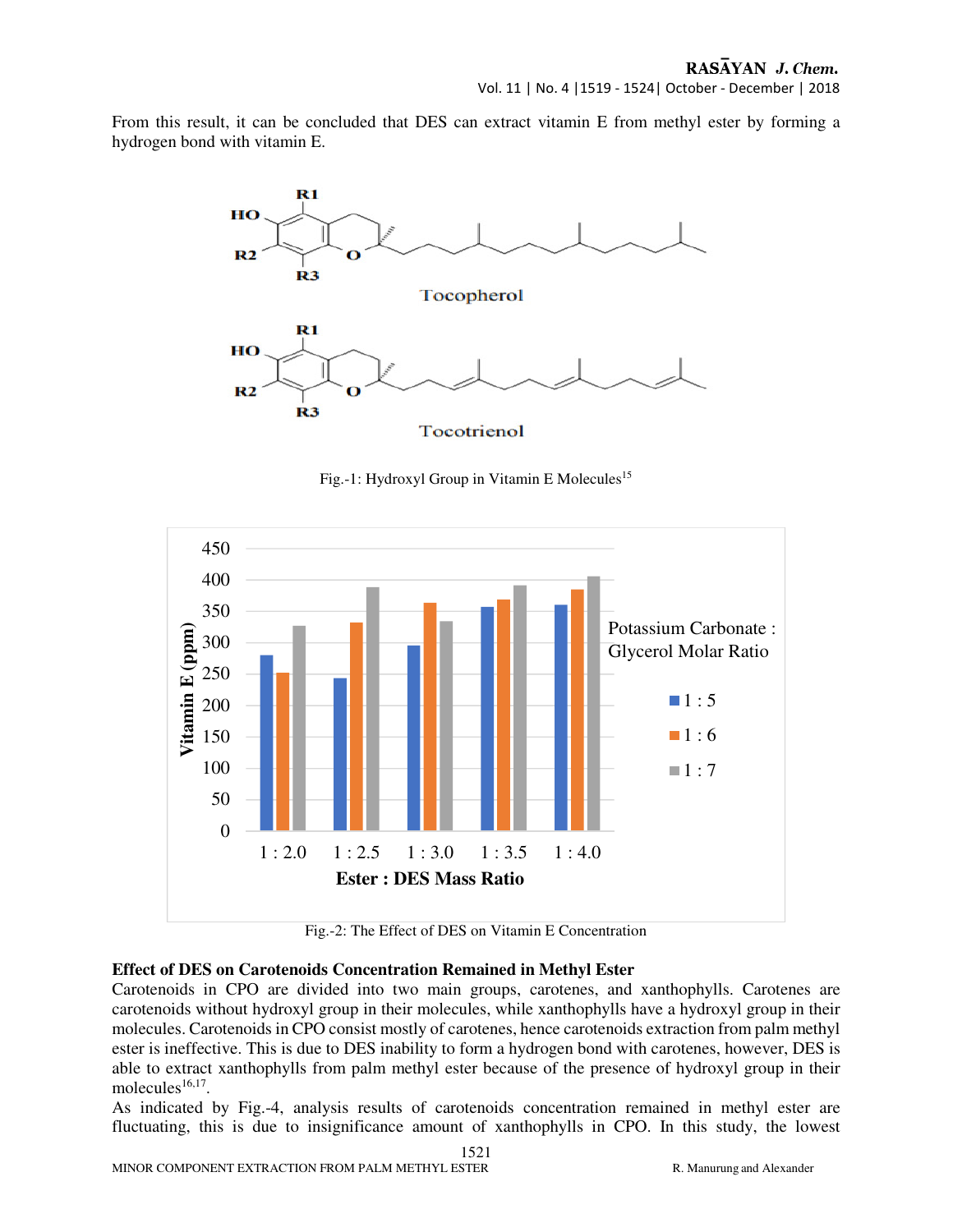concentration of carotenoids remained in methyl ester was achieved using the 1:5 molar ratio of potassium carbonate to glycerol and the 1:4 mass ratio of ester to DES, which result was 376.0 ppm of carotenoids remained in methyl ester.

From this result, it can be concluded that DES is not effective in extracting carotenoids from palm methyl ester, due to the absence of hydroxyl group in carotenes, while most of CPO carotenoids consist of carotenes.



Fig.-3: Carotenoids Molecular Structure<sup>17</sup>

#### **Effects of DES on Methyl Ester Purity**

Aside from its ability to extract valuable minor components from methyl ester, such as vitamin E and carotenoids, DES also can be used to extract impurities components, such as unreacted alcohol, catalyst, glycerol, free fatty acid, monoglycerides and diglycerides. This is due to the presence of hydroxyl group in their molecules, hence DES will form a hydrogen bond with their hydroxyl group<sup>14</sup>.

Fig.-5 shows that extraction using DES increases the overall methyl ester purity from 85.76% to 96.02% and Fig.-6 shows that the highest increase in methyl ester purity was achieved using the 1:5 molar ratio of potassium carbonate to glycerol and the 1:2 mass ratio of ester to DES, which yields a methyl ester with purity of 97.83%, hence it meets the standard to be used as biodiesel.

It can be concluded that DES is able to extract valuable minor components while effectively increase the purity of methyl ester by extracting the impurities from raw methyl ester.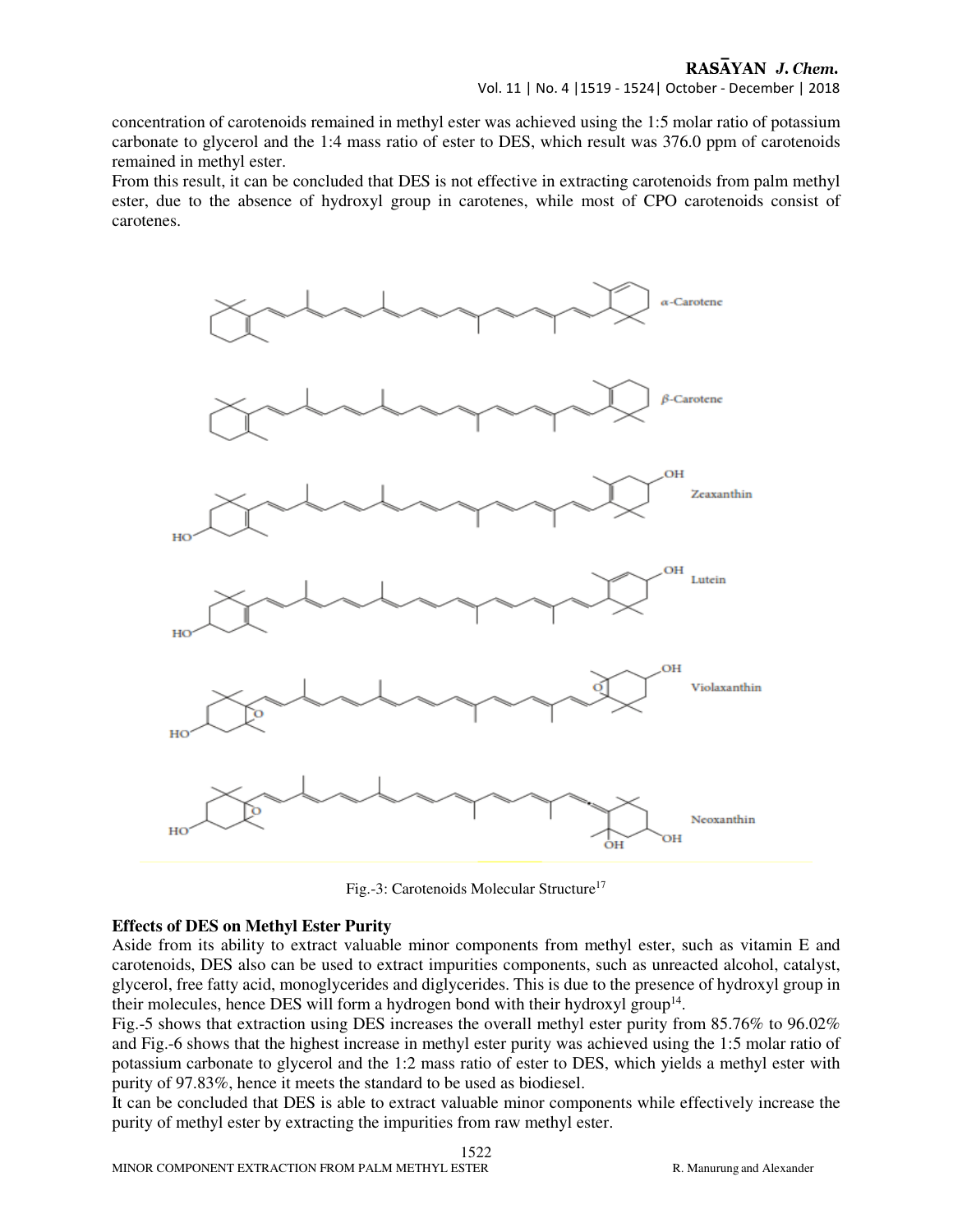

Fig.-4: The Effect of DES on Carotenoids Concentration



Fig.-5: Overall Purity of Methyl Ester Before and After Extraction



1523 MINOR COMPONENT EXTRACTION FROM PALM METHYL ESTER RESERVED BY R. Manurung and Alexander